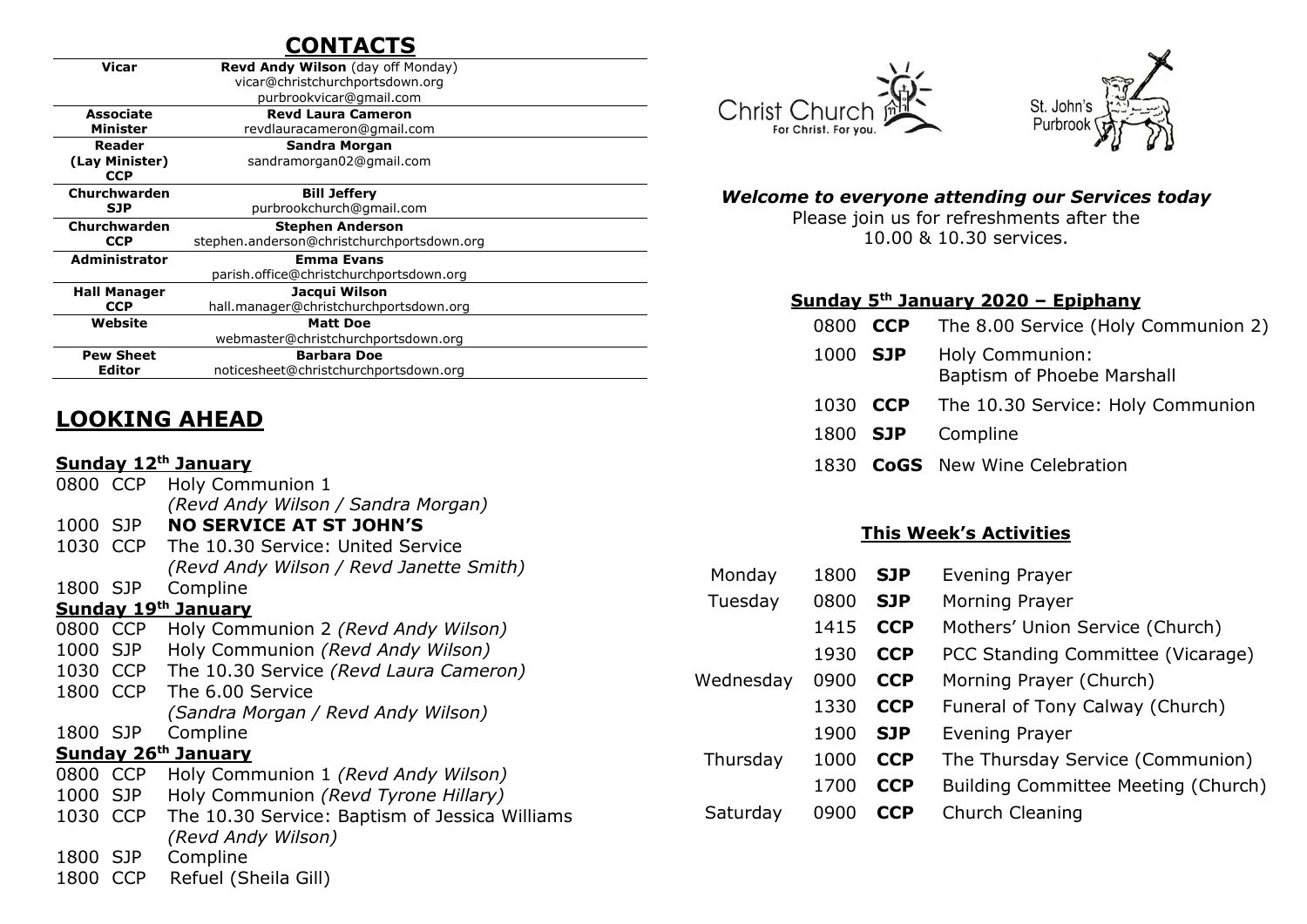**CHRIST CHURCH**  [www.christchurchportsdown.org](http://www.christchurchportsdown.org/) 



**Mission of the Month:** *School Pastors*

**ST JOHN'S** [www.stjohnspurbrook.org.uk](http://www.stjohnspurbrook.org.uk/)



**Welcome** to Phoebe Marshall and her family

and their friends as they come for Phoebe's baptism at the 10.00 Service.

The St. John's monthly **magazine** is now on sale. Plenty available to buy, situated on the tables as everyone enters the Church (on the right-hand side).

# **NOTES AND NEWS**

Please note that **next Sunday** will be a **United Service** when the congregations of our two churches join together. The sermon will be given by Revd Janette Smith, Vicar of Crookhorn (and Curate in both of our parishes), so this will be a great opportunity to meet her.

There will **NO SERVICE at St John's next Sunday.**

If you would like to receive this notice sheet each week by email, please send a request to parish.office@christchurchportsdown.org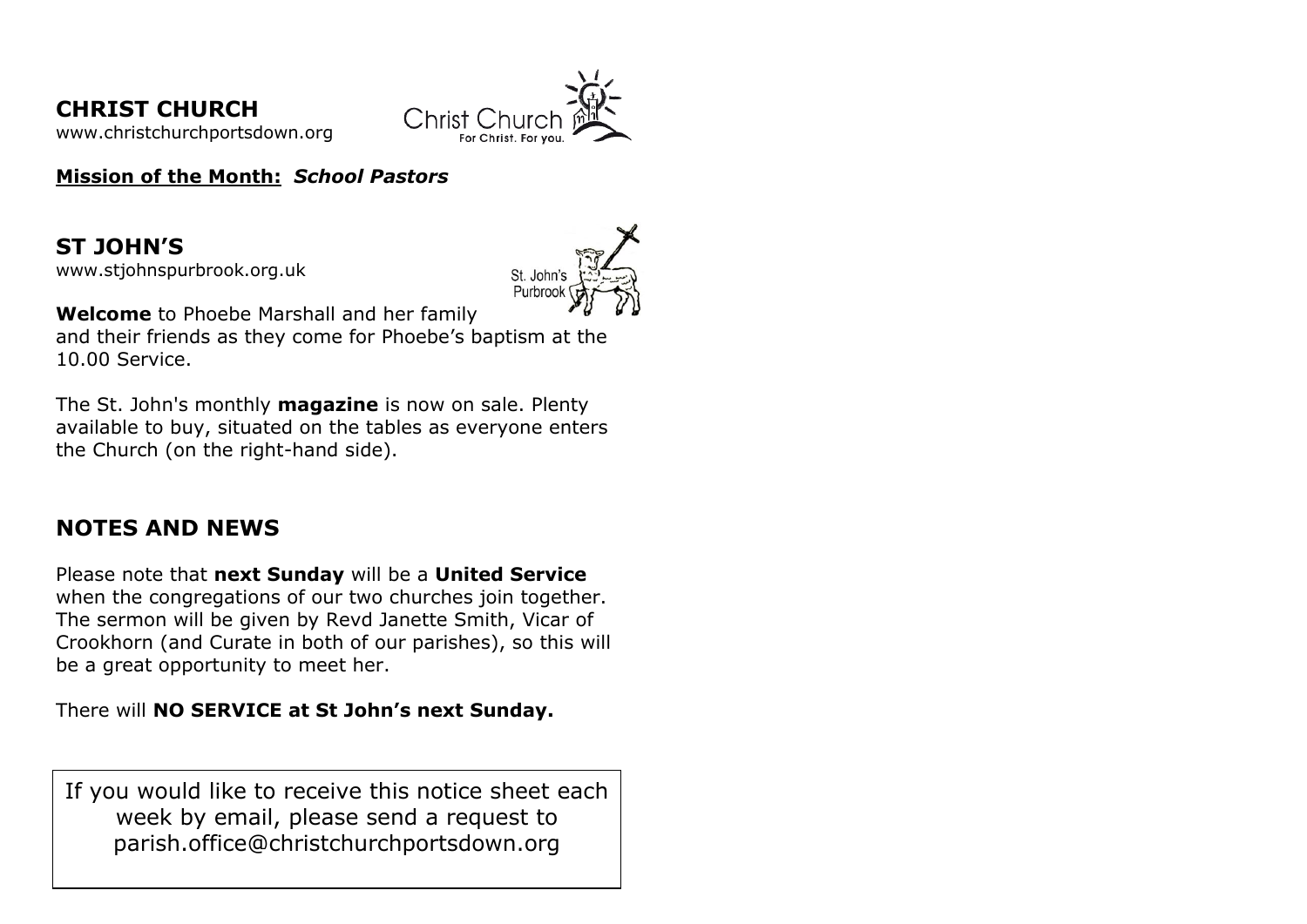the king, they set out; and there, ahead of them, went the star that they had seen at its rising, until it stopped over the place where the child was. <sup>10</sup> When they saw that the star had stopped, they were overwhelmed with joy.  $11$  On entering the house, they saw the child with Mary his mother; and they knelt down and paid him homage. Then, opening their treasure-chests, they offered him gifts of gold, frankincense, and myrrh. <sup>12</sup> And having been warned in a dream not to return to Herod, they left for their own country by another road.

### *This is the Gospel of the Lord. Praise to you, O Christ.*

## **Post Communion**

Lord God, the bright splendour whom the nations seek: may we who with the wise men have been drawn by your light discern the glory of your presence in your Son, the Word made flesh, Jesus Christ our Lord. **Amen.**

# **EPIPHANY**

# **COLLECT**

O God, who by the leading of a star manifested your only Son to the peoples of the earth: mercifully grant that we, who know you now by faith, may at last behold your glory face to face; through Jesus Christ your Son our Lord, who is alive and reigns with you, in the unity of the Holy Spirit, one God, now and for ever. **Amen.**

# **OLD TESTAMENT: Isaiah 60:1–6**

 $60$ Arise, shine; for your light has come, and the glory of the Lord has risen upon you.  $2$  For darkness shall cover the earth, and thick darkness the peoples; but the Lord will arise upon you, and his glory will appear over you.  $3$  Nations shall come to your light, and kings to the brightness of your dawn. <sup>4</sup> Lift up your eyes and look around; they all gather together, they come to you; your sons shall come from far away, and your daughters shall be carried on their nurses' arms. <sup>5</sup> Then you shall see and be radiant; your heart shall thrill and rejoice, because the abundance of the sea shall be brought to you, the wealth of the nations shall come to you. <sup>6</sup> A multitude of camels shall cover you, the young camels of Midian and Ephah; all those from Sheba shall come. They shall bring gold and frankincense, and shall proclaim the praise of the Lord.

*This is the word of the Lord. Thanks be to God.*